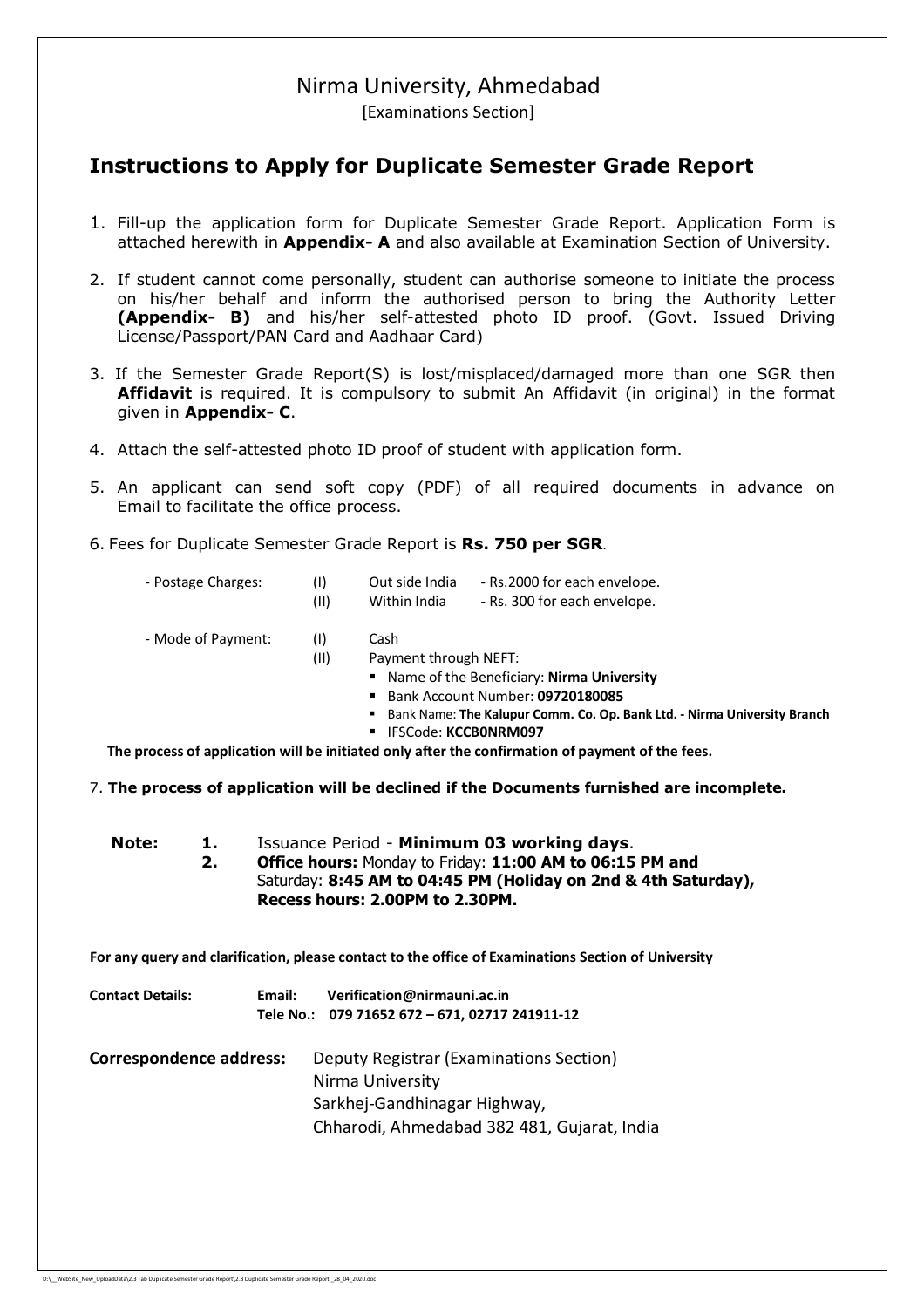| <b>Appendix - A</b> |
|---------------------|
|---------------------|

DupSGR/01-2018/631 to 800

# **Nirma University, Ahmedabad**

## **Application Form for Duplicate Semester Grade Report(s)**

| To,<br><b>Deputy Registrar</b><br>Email: verification@nirmauni.ac.in<br><b>Examination Section</b><br>Nirma University,<br>Ahmedabad - 382481<br>Sir, |                           |
|-------------------------------------------------------------------------------------------------------------------------------------------------------|---------------------------|
| I have lost my Semester Grade Report(s) of Semester End Examination of<br>programme and I request you                                                 |                           |
| to give me Duplicate Semester Grade Report(s). The details of which are as under-                                                                     |                           |
| Full name<br>1.<br><u> 1989 - Andrea Brand, Amerikaansk politiker (</u>                                                                               |                           |
| Exam/Roll No.<br>2.                                                                                                                                   |                           |
| Details of lost Semester Grade Report(s):<br>3.                                                                                                       |                           |
| Semester   Result Month & Year<br>Semester<br>Whether Original Affidavit is attached with form?<br>Yes<br>4.                                          | Result Month & Year<br>ΝO |
| for:<br>Address<br>5.<br>Correspondence                                                                                                               |                           |
| $Pin:$ $\Box$<br>(M)<br>Contact No.<br>$\mathcal{Z}^{\mathcal{A}}$ .                                                                                  |                           |
| Email<br><u> 1980 - Johann Stein, marwolaethau (b. 1980)</u>                                                                                          |                           |
| Fees paid Rs. ________________ vide receipt no. _____________ dated _____________.<br>6.                                                              |                           |
| <b>Encl.:</b> Fees Payment Receipt in original.                                                                                                       |                           |

## **Student's Declaration**

Sir,

I,  $(Mr/Ms.)$  solemnly declare that I have lost my Semester Grade Report(s) of

programme and semester(s) mentioned above. Kindly give me the duplicate(s) of the same. I commit that (i) If I find the original Semester Grade Report(s) subsequently, I shall surrender the Duplicate(s), (ii) I will not misuse this/these Semester Grade Report(s) under any circumstances and if it is found so, then I would be responsible personally for the punishment to be imposed upon me by the Nirma University.

**Place : Student's Name & Signature**  Date :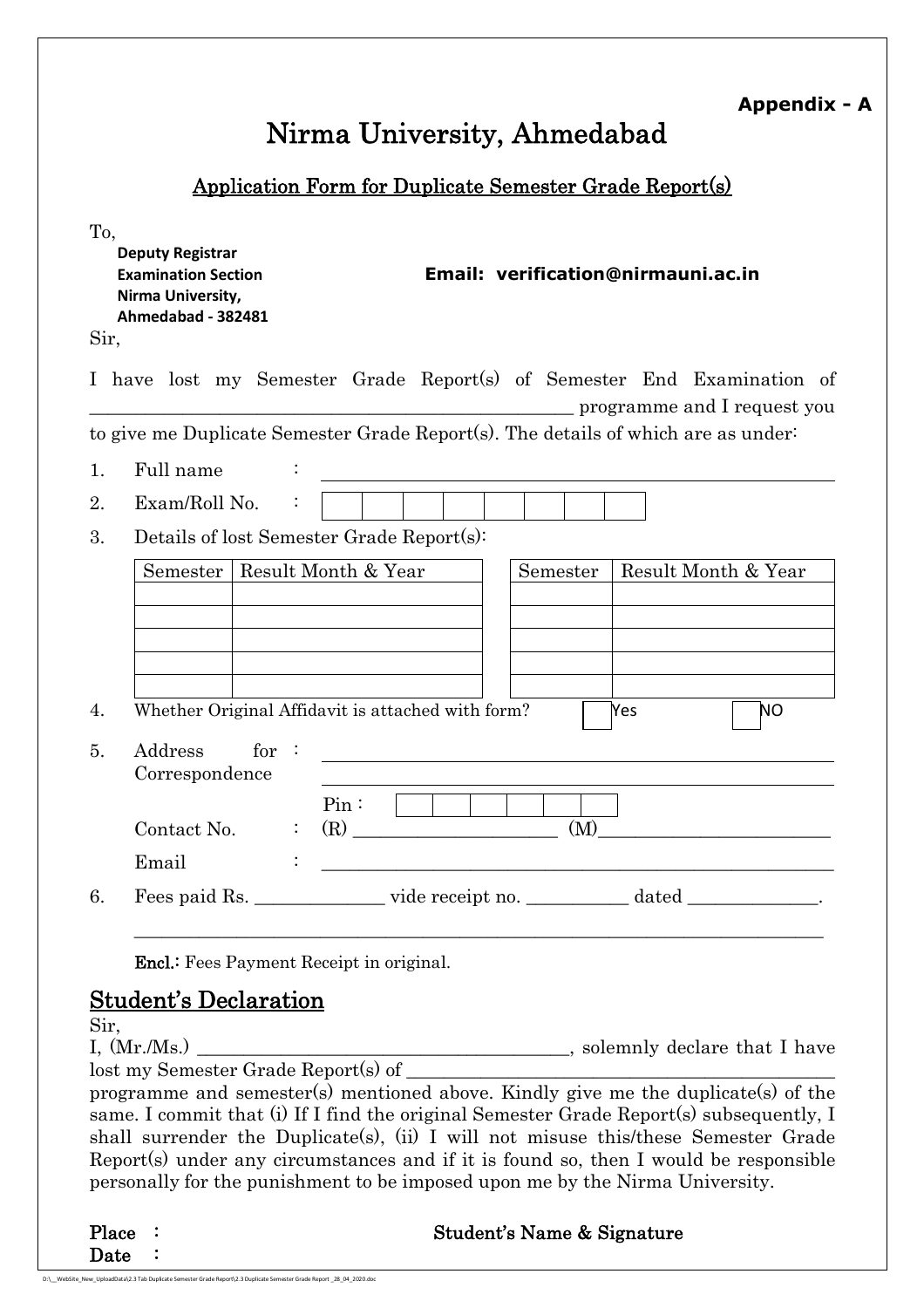# **Appendix - B**

DupSGR/01-2018/631 to 800

# Letter of Authority I, \_\_\_\_\_\_\_\_\_\_\_\_\_\_\_\_\_\_\_\_\_\_\_\_\_\_\_\_\_\_\_\_\_\_\_\_\_\_\_\_\_\_\_\_\_\_\_\_\_\_\_\_\_\_\_\_\_\_\_\_\_\_\_ (Name of Student), Roll No.\_\_\_\_\_\_\_\_\_\_\_\_\_\_\_\_\_\_\_\_ Programme \_\_\_\_\_\_\_\_\_\_\_\_\_\_\_\_\_\_\_\_\_\_\_\_\_\_\_\_\_\_\_\_\_\_\_\_ presently residing at \_\_\_\_\_\_\_\_\_\_\_\_\_\_\_\_\_\_\_\_\_\_\_\_\_\_\_\_\_\_\_\_\_\_\_\_\_\_\_\_\_\_\_\_\_\_\_\_\_\_\_\_\_\_\_\_\_\_ (full address) hereby authorise Mr./Ms. 2008 and the set of the set of the set of the set of the set of the set of the set of residing at  $(full$  address), Telephone No. (M) \_\_\_\_\_\_\_\_\_\_\_\_\_\_\_\_\_\_\_\_ e-mail id \_\_\_\_\_\_\_\_\_\_\_\_\_\_\_\_\_\_\_\_\_\_\_\_\_\_\_\_\_\_\_\_\_\_\_\_ to act on my behalf in the matter related to verification (authentication) of my educational documents/Pay the fees/Apostille/Duplicate documents/to collect original documents (SGRs/ Transcript/Degree Certificate) or Verified sealed envelope(s) from Examination Section – Central

Office of Nirma University and it will be considered by the University as acknowledged by me.

I attach my Identity proof in support of verification of my signature and authorised person will also

submit his/her Photo-ID proof.

\_\_\_\_\_\_\_\_\_\_\_\_\_\_\_\_\_\_\_\_\_\_\_\_\_\_\_\_ \_\_\_\_\_\_\_\_\_\_\_\_\_\_\_\_\_\_\_\_\_\_\_\_\_\_\_\_\_\_\_\_\_\_\_ Signature of Student with Date Signature of Authorised Person with Date **(For Office Use)**

#### **Acknowledgement**

I have received following documents from Nirma University for \_\_\_\_\_\_\_\_\_\_\_\_\_\_\_\_\_\_\_ on his/her behalf and I acknowledge for the same.

| 1. |                                                                                                                      |
|----|----------------------------------------------------------------------------------------------------------------------|
| 2. | <u>a sa mga sa</u> nagawang                                                                                          |
| 3. |                                                                                                                      |
|    | <u> 1980 - Jan Samuel Barbara, poeta poeta poeta poeta poeta poeta poeta poeta poeta poeta poeta poeta poeta poe</u> |
| 4. |                                                                                                                      |

\_\_\_\_\_\_\_\_\_\_\_\_\_\_\_\_\_\_\_\_\_\_\_\_\_\_\_\_\_\_\_\_\_ Signature of Authorised Person with Date